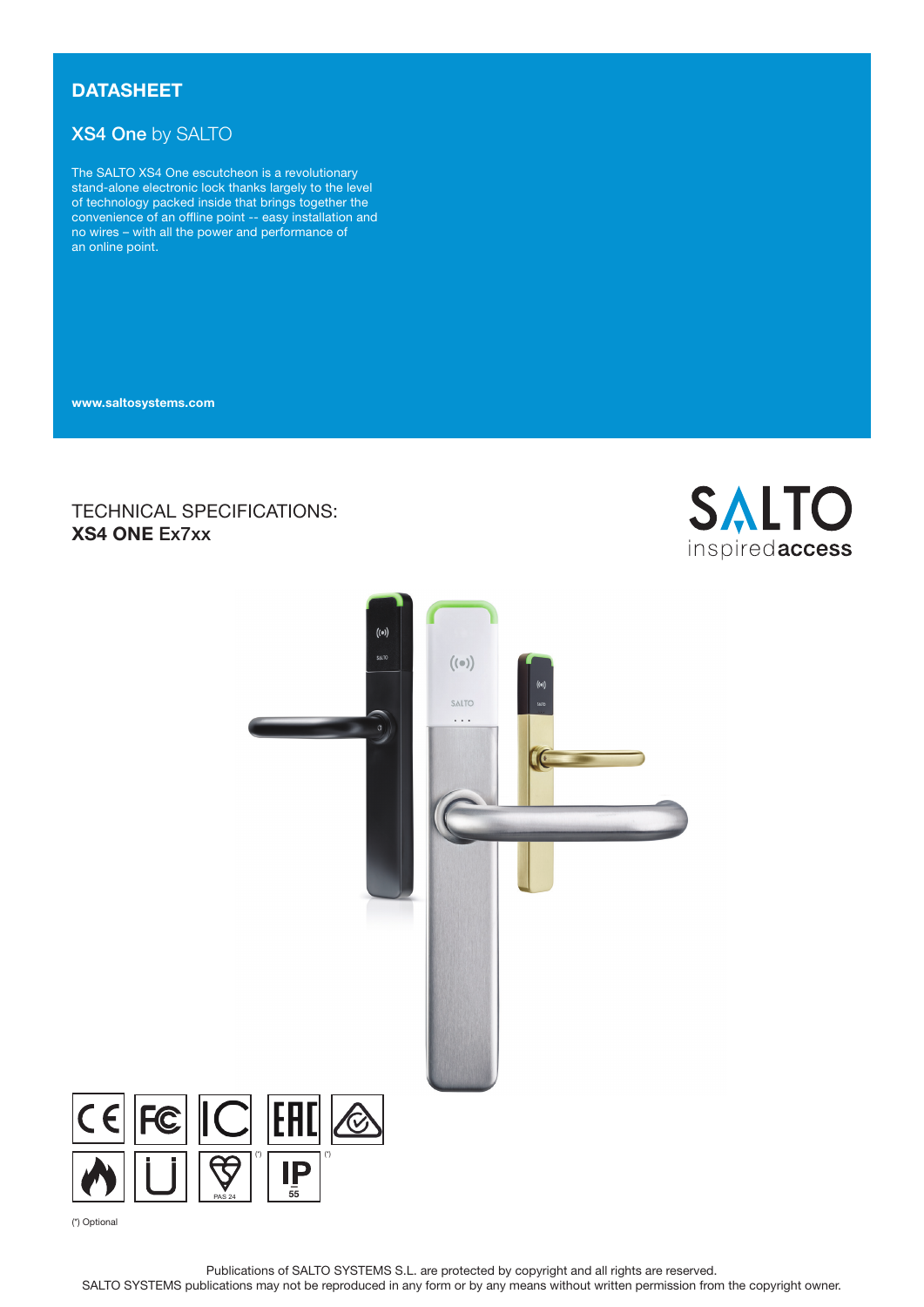| Housing dimensions $(H \times W \times D)$ : | 285,0 x 42,0 x 19,5 mm                                                                        |
|----------------------------------------------|-----------------------------------------------------------------------------------------------|
| Weight:                                      | 1,5 kg                                                                                        |
| Handle rotation:                             | Max. $45^\circ$                                                                               |
| Door thicknesses:                            | 32 mm - 120 mm                                                                                |
| Distance from the handle to the<br>cylinder  | 47 mm - 110 mm                                                                                |
| Square spindles:                             | 7 mm, 7,6 mm split, 8 mm,<br>8 mm split, 9 mm, 9 mm split                                     |
| Power source:                                | 3 AAA batteries (LR03 1,5V)                                                                   |
| Number of openings                           | 40.000 - 60.000 depending on<br>the technology                                                |
| Maximum events on lock audit                 | 2 250 (SVN standalone mode)<br>1 850 (SVN BLUEnet mode)<br>1 450 (SALTO KS mode)              |
| Environmental conditions Outdoor             | +5 °C $/$ +50 °C without<br>condensation, optional -20 °C<br>$/+50$ °C                        |
| Environmental conditions Indoor              | +5 °C $/$ +50 °C, without<br>condensation.                                                    |
| IP class:                                    | IP53 (optional IP55 for external<br>escutcheon)                                               |
| Certifications:                              | CE, FCC/IC, RCM, EAC,<br>EN1906<br>EN 179,<br>EN 1634-1 (Ei60, E260, E90)<br>PAS24 (optional) |

#### ID TECHNOLOGIES:

| MIFARE:*           |  |
|--------------------|--|
| <b>BLE Smart:</b>  |  |
| NFC:               |  |
| Legic:**           |  |
| HID iClass® Seos™: |  |
| Picopass:          |  |

\* MIFARE® (DESFire EV2, Classic, Plus, Ultralight C).

\*\* Legic Prime and Legic Advant

#### TECHNOLOGY PLATFORMS:

## SALTO SPACE:

| Smile - Selfprogrammable |  |
|--------------------------|--|
| <b>ROM</b>               |  |
| SVN data-on-card         |  |
| Wireless (SALTO RFnet)   |  |
| Wireless (SALTO BLUEnet) |  |
|                          |  |

# SALTO KS:

SALTO KS:

### SALTO SALLIS:

SALLIS:

#### TECHNICAL DATA: TECHNICAL DRAWING:



#### OPENING MODES:

| Standard:                  |  |
|----------------------------|--|
| Office mode:               |  |
| Timed office:              |  |
| Automatic opening:         |  |
| Automatic opening + office |  |
| Toggle:                    |  |
| Timed Toggle:              |  |
| Amok mode:                 |  |
| Exit leaves open mode:     |  |
| Pin code / Keypad:         |  |

#### OPTIONS:

| <b>Reader colour:</b>      |  |
|----------------------------|--|
| Black:                     |  |
| White:                     |  |
| <b>Faceplate finsih:</b>   |  |
| IM Satin stainless steel:  |  |
| IP Bright stainless steel: |  |
| IA Antique brass:          |  |
| PP PVD bright brass type:  |  |
| PM PVD satin brass type:   |  |
| NE Black chromium:         |  |
| BC BioCote anti-microbial: |  |
| <b>Handles</b>             |  |

| Compatible handles | U, L, W, H, S, B, P, J, T, Y, Z, |
|--------------------|----------------------------------|
|                    | O, N, G, K, 2, 3, 4, 7, 5        |